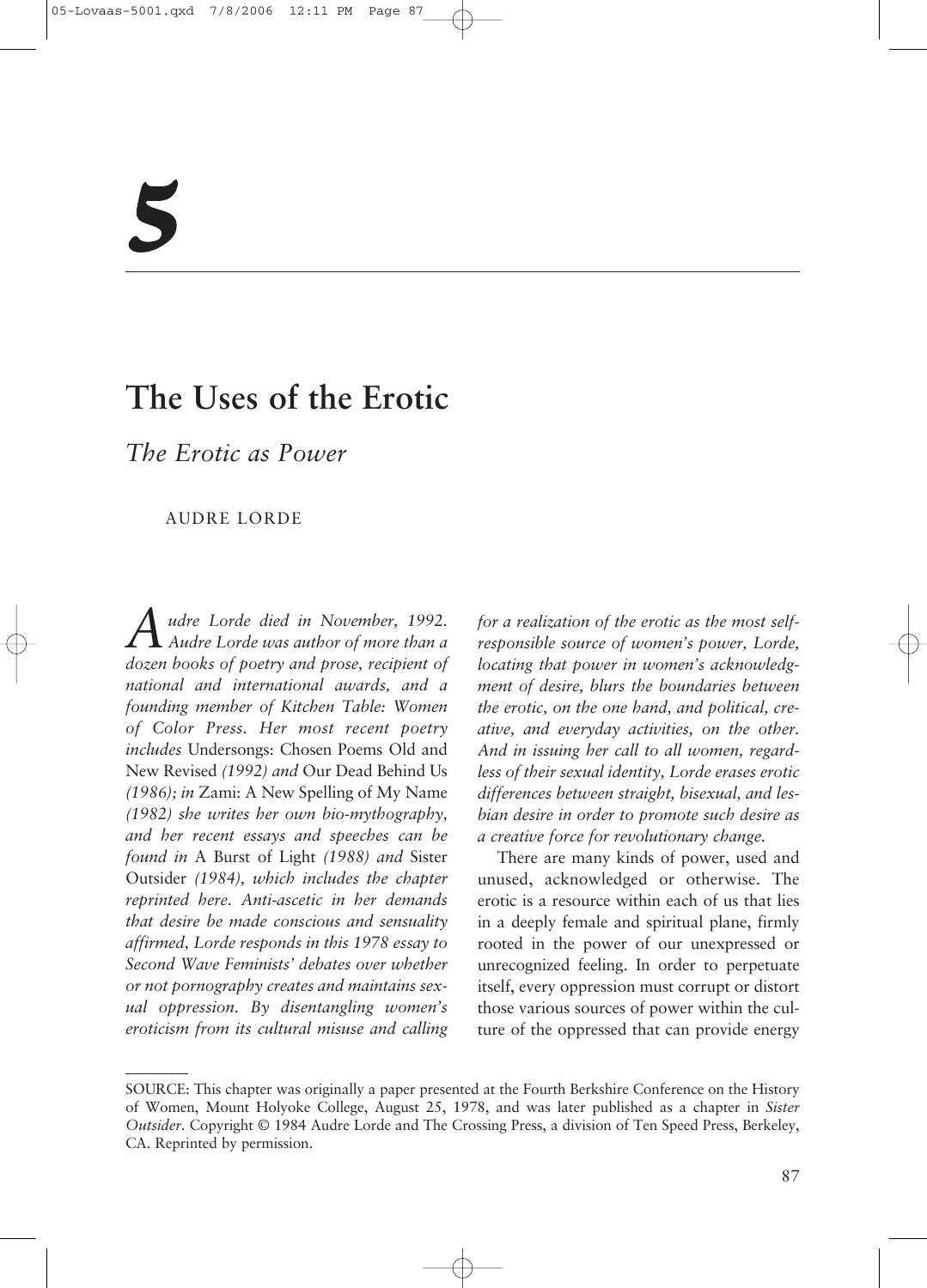#### 88 SEXUALITIES AND COMMUNICATION

for change. For women, this has meant a suppression of the erotic as a considered source of power and information within our lives.

We have been taught to suspect this resource, vilified, abused, and devalued within Western society. On the one hand, the superficially erotic has been encouraged as a sign of female inferiority; on the other hand, women have been made to suffer and to feel both contemptible and suspect by virtue of its existence.

It is a short step from there to the false belief that only by the suppression of the erotic within our lives and consciousness can women be truly strong. But that strength is illusory, for it is fashioned within the context of male models of power.

As women, we have come to distrust that power which rises from our deepest and nonrational knowledge. We have been warned against it all our lives by the male world, which values this depth of feeling enough to keep women around in order to exercise it in the service of men, but which fears this same depth too much to examine the possibility of it within themselves. So women are maintained at a distant/inferior position to be psychically milked, much the same way ants maintain colonies of aphids to provide a life-giving substance for their masters.

But the erotic offers a well of replenishing and provocative force to the woman who does not fear its revelation, nor succumb to the belief that sensation is enough.

The erotic has often been misnamed by men and used against women. It has been made into the confused, the trivial, the psychotic, the plasticized sensation. For this reason, we have often turned away from the exploration and consideration of the erotic as a source of power and information, confusing it with its opposite, the pornographic. But pornography is a direct denial of the power of the erotic, for it represents the suppression of true feeling. Pornography emphasizes sensation without feeling.

The erotic is a measure between the beginnings of our sense of self and the chaos of our strongest feelings. It is an internal sense of satisfaction to which, once we have experienced it, we know we can aspire. For having experienced the fullness of this depth of feeling and recognizing its power, in honor and selfrespect we can require no less of ourselves.

It is never easy to demand the most from ourselves, from our lives, from our work. To encourage excellence is to go beyond the encouraged mediocrity of our society is to encourage excellence. But giving in to the fear of feeling and working to capacity is a luxury only the unintentional can afford, and the unintentional are those who do not wish to guide their own destinies.

This internal requirement toward excellence which we learn from the erotic must not be misconstrued as demanding the impossible from ourselves nor from others. Such a demand incapacitates everyone in the process. For the erotic is not a question only of what we do; it is a question of how acutely and fully we can feel in the doing. Once we know the extent to which we are capable of feeling that sense of satisfaction and completion, we can then observe which of our various life endeavors brings us closest to that fullness.

The aim of each thing which we do is to make our lives and the lives of our children richer and more possible. Within the celebration of the erotic in all our endeavors, my work becomes a conscious decision—a longedfor bed which I enter gratefully and from which I rise up empowered.

Of course, women so empowered are dangerous. So we are taught to separate the erotic demand from most vital areas of our lives other than sex. And the lack of concern for the erotic root and satisfactions of our work is felt in our disaffection from so much of what we do. For instance, how often do we truly love our work even at its most difficult?

The principal horror of any system which defines the good in terms of profit rather than in terms of human need, or which defines human need to the exclusion of the psychic

05-Lovaas-5001.qxd 7/8/2006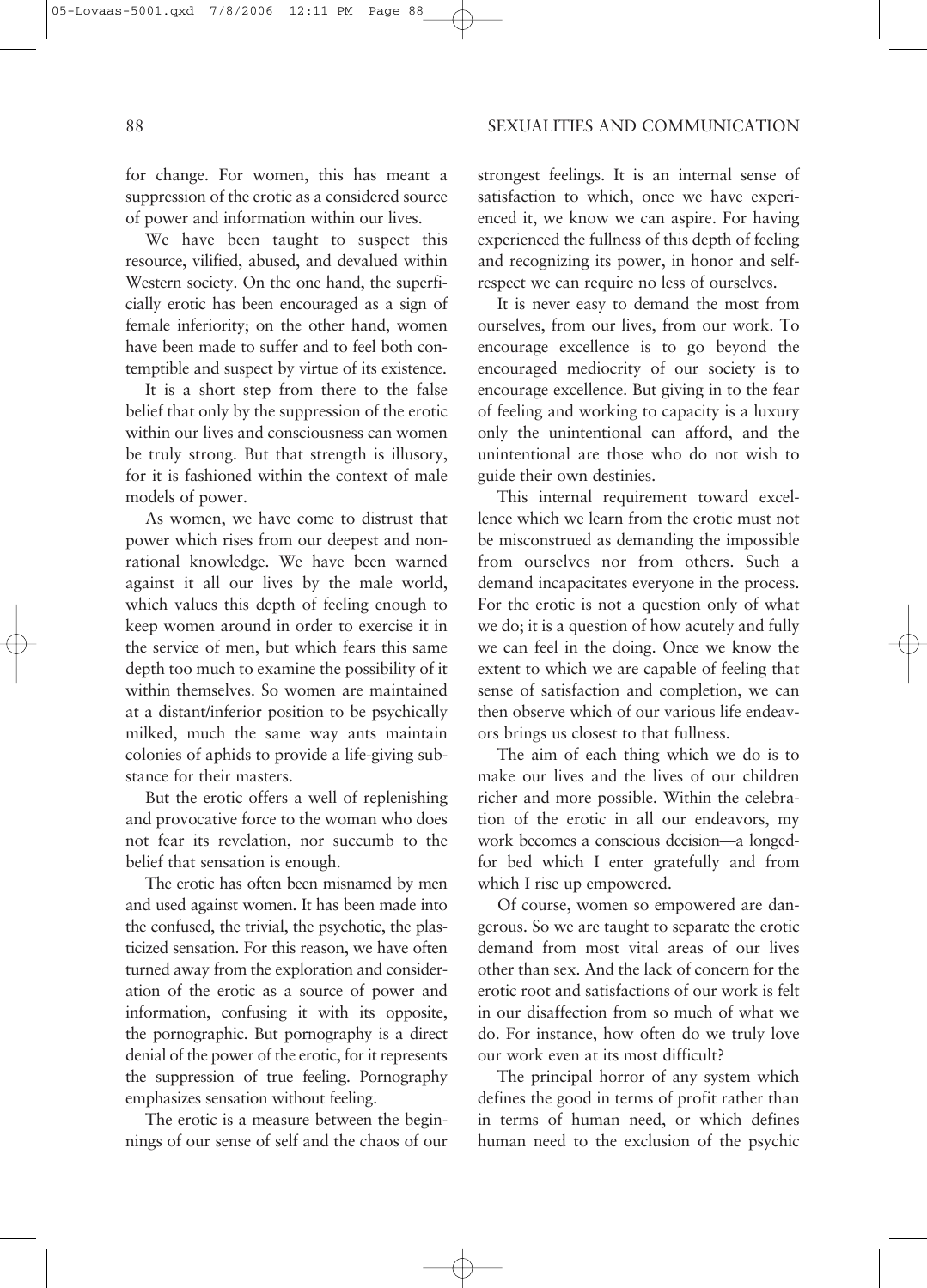#### *Chapter 5: The Uses of the Erotic: The Erotic as Power* 89

and emotional components of that need—the principal horror of such a system is that it robs our work of its erotic value, its erotic power and life appeal and fulfillment. Such a system reduces work to a travesty of necessities, a duty by which we earn bread or oblivion for ourselves and those we love. But this is tantamount to blinding a painter and then telling her to improve her work, and to enjoy the act of painting. It is not only next to impossible, it is also profoundly cruel.

As women, we need to examine the ways in which our world can be truly different. I am speaking here of the necessity for reassessing the quality of all the aspects of our lives and of our work, and of how we move toward and through them.

The very word *erotic* comes from the Greek word *eros,* the personification of love in all its aspects—born of Chaos, and personifying creative power and harmony. When I speak of the erotic, then, I speak of it as an assertion of the lifeforce of women; of that creative energy empowered, the knowledge and use of which we are now reclaiming in our language, our history, our dancing, our loving, our work, our lives.

There are frequent attempts to equate pornography and eroticism, two diametrically opposed uses of the sexual. Because of these attempts, it has become fashionable to separate the spiritual (psychic and emotional) from the political, to see them as contradictory or antithetical. "What do you mean, a poetic revolutionary, a meditating gunrunner?" In the same way, we have attempted to separate the spiritual and the erotic, thereby reducing the spiritual to a world of flattened affect, a world of the ascetic who aspires to feel nothing. But nothing is farther from the truth. For the ascetic position is one of the highest fear, the gravest immobility. The severe abstinence of the ascetic becomes the ruling obsession. And it is one not of selfdiscipline but of self-abnegation.

The dichotomy between the spiritual and the political is also false, resulting from an incomplete attention to our erotic knowledge. For the bridge which connects them is formed by the erotic—the sensual—those physical, emotional, and psychic expressions of what is deepest and strongest and richest within each of us, being shared: the passions of love, in its deepest meanings.

Beyond the superficial, the considered phrase, "It feels right to me," acknowledges the strength of the erotic into a true knowledge, for what that means is the first and most powerful guiding light toward any understanding. And understanding is a handmaiden which can only wait upon, or clarify, that knowledge, deeply born. The erotic is the nurturer or nursemaid of all our deepest knowledge.

The erotic functions for me in several ways, and the first is in providing the power which comes from sharing deeply any pursuit with another person. The sharing of joy, whether physical, emotional, psychic, or intellectual, forms a bridge between the sharers which can be the basis for understanding much of what is not shared between them, and lessens the threat of their difference.

Another important way in which the erotic connection functions is the open and fearless underlining of my capacity for joy. In the way my body stretches to music and opens into response, hearkening to its deepest rhythms, so every level upon which I sense also opens to the erotically satisfying experience, whether it is dancing, building a bookcase, writing a poem, examining an idea.

That self-connection shared is a measure of the joy which I know myself to be capable of feeling, a reminder of my capacity for feeling. And that deep and irreplaceable knowledge of my capacity for joy comes to demand from all of my life that it be lived within the knowledge that such satisfaction is possible, and does not have to be called *marriage,* nor *god,* nor *an afterlife.*

This is one reason why the erotic is so feared, and so often relegated to the bedroom alone, when it is recognized at all. For once we begin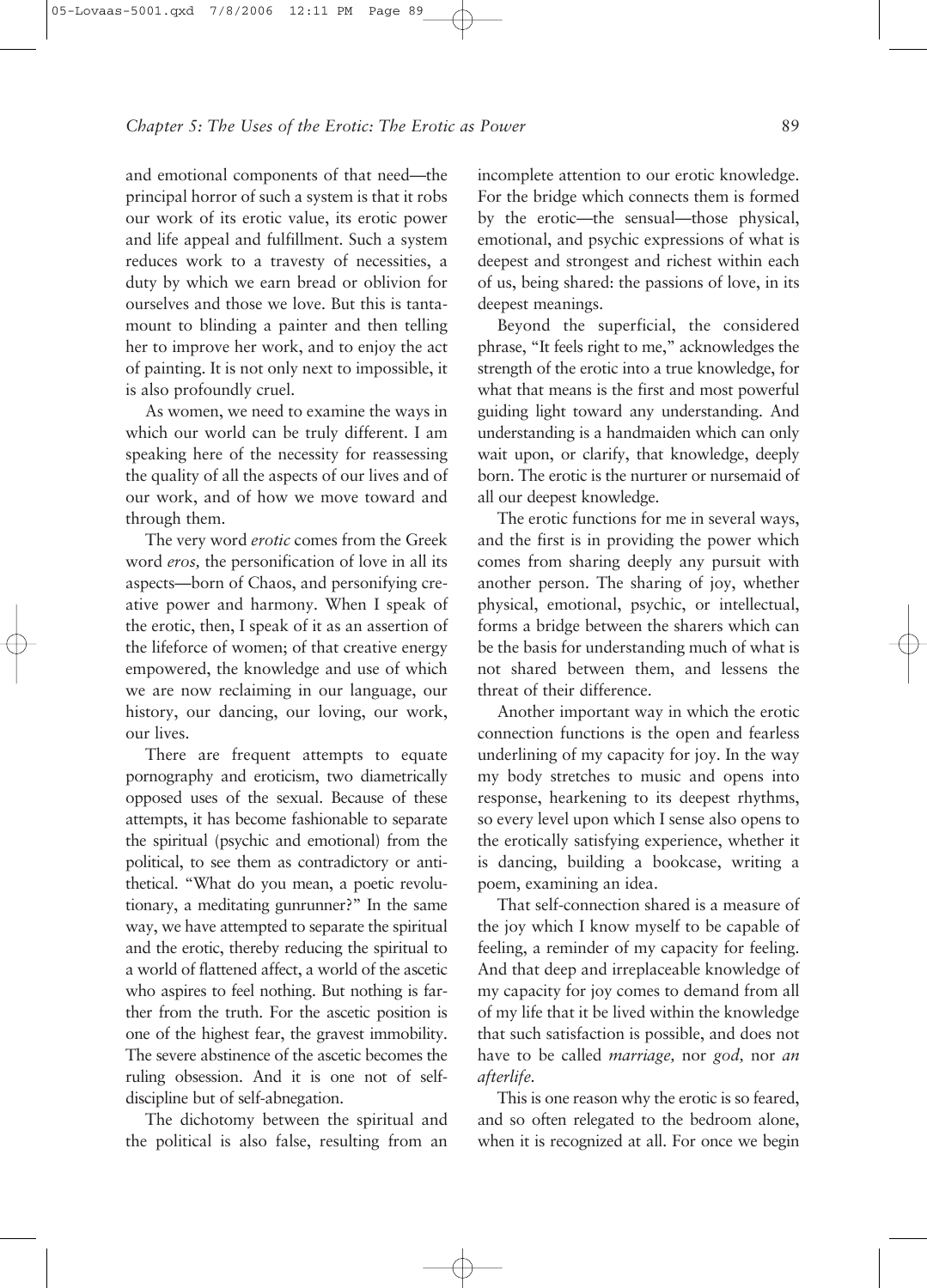to feel deeply all the aspects of our lives, we begin to demand from ourselves and from our life-pursuits that they feel in accordance with that joy which we know ourselves to be capable of. Our erotic knowledge empowers us, becomes a lens through which we scrutinize all aspects of our existence, forcing us to evaluate those aspects honestly in terms of their relative meaning within our lives. And this is a grave responsibility, projected from within each of us, not to settle for the convenient, the shoddy, the conventionally expected, nor the merely safe.

During World War II, we bought sealed plastic packets of white, uncolored margarine, with a tiny, intense pellet of yellow coloring perched like a topaz just inside the clear skin of the bag. We would leave the margarine out for a while to soften, and then we would pinch the little pellet to break it inside the bag, releasing the rich yellowness into the soft pale mass of margarine. Then taking it carefully between our fingers, we would knead it gently back and forth, over and over, until the color had spread throughout the whole pound bag of margarine, thoroughly coloring it.

I find the erotic such a kernel within myself. When released from its intense and constrained pellet, it flows through and colors my life with a kind of energy that heightens and sensitizes and strengthens all my experience.

We have been raised to fear the *yes* within ourselves, our deepest cravings. But, once recognized, those which do not enhance our future lose their power and can be altered. The fear of our desires keeps them suspect and indiscriminately powerful, for to suppress any truth is to give it strength beyond endurance. The fear that we cannot grow beyond whatever distortions we may find within ourselves keeps us docile and loyal and obedient, externally defined, and leads us to accept many facets of our oppression as women.

When we live outside ourselves, and by that I mean on external directives only rather than from our internal knowledge and needs, when we live away from those erotic guides from

#### 90 SEXUALITIES AND COMMUNICATION

within ourselves, then our lives are limited by external and alien forms, and we conform to the needs of a structure that is not based on human need, let alone an individual's. But when we begin to live from within outward, in touch with the power of the erotic within ourselves, and allowing that power to inform and illuminate our actions upon the world around us, then we begin to be responsible to ourselves in the deepest sense. For as we begin to recognize our deepest feelings, we begin to give up, of necessity, being satisfied with suffering and self-negation, and with the numbness which so often seems like their only alternative in our society. Our acts against oppression become integral with self, motivated and empowered from within.

In touch with the erotic, I become less willing to accept powerlessness, or those other supplied states of being which are not native to me, such as resignation, despair, self-effacement, depression, self-denial.

And yes, there is a hierarchy. There is a difference between painting a back fence and writing a poem, but only one of quantity. And there is, for me, no difference between writing a good poem and moving into sunlight against the body of a woman I love.

This brings me to the last consideration of the erotic. To share the power of each other's feelings is different from using another's feelings as we would use a kleenex. When we look the other way from our experience, erotic or otherwise, we use rather than share the feelings of those others who participate in the experience with us. And use without consent of the used is abuse.

In order to be utilized, our erotic feelings must be recognized. The need for sharing deep feeling is a human need. But within the European-American tradition, this need is satisfied by certain proscribed erotic comingstogether. These occasions are almost always characterized by a simultaneous looking away, a pretense of calling them something else, whether a religion, a fit, mob violence, or even